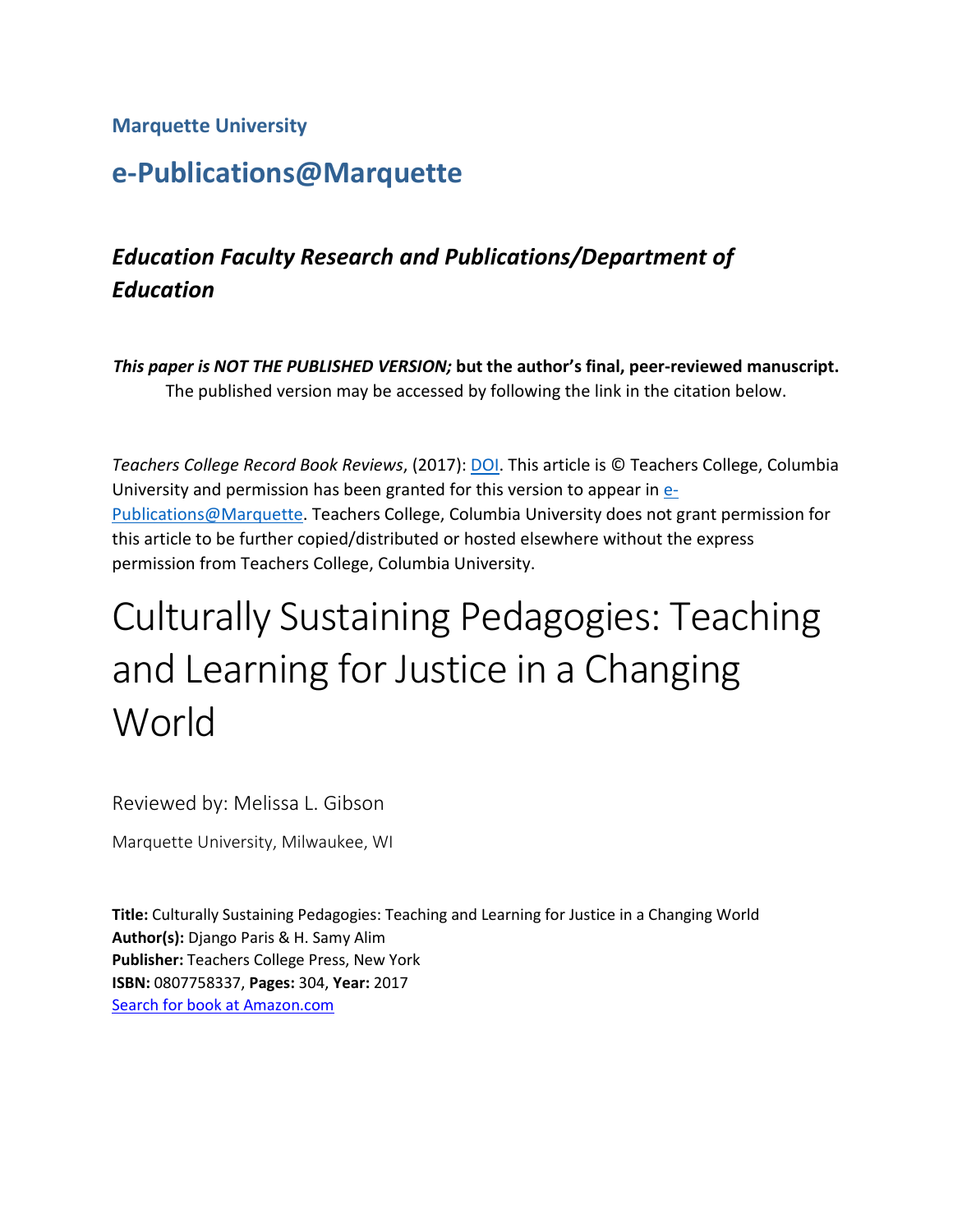Culture, Gloria Ladson-Billings explains in this volume as elsewhere (e.g., 2006), is one of the most misunderstood ideas in education. Too often, culture is invoked to stereotype ethnic "others," to justify white supremacy, or to avoid discussion of race and racism. Rather than understand culture in the anthropological sense, which "involves every aspect of the human endeavor" (p. 143), including ways of thinking, value and belief systems, and relationship norms, too many educators have reduced culture to a performance of food, fairs, and festivals. She is not alone in these concerns. For example, multicultural critic Paul Gorski (2016) has vehemently argued that the "cult of culture" (p. 222) in education interferes with true equity work.

Django Paris & H. Samy Alim's edited volume, *Culturally Sustaining Pedagogies: Teaching & Learning for Justice in a Changing World,* powerfully contests these misappropriations of culture in education. Instead, the essays in their book argue that culturally sustaining pedagogies, when rooted in an understanding of culture as dynamic, are foundational to achieving educational justice.

State-sanctioned schooling in the U.S. has always had a cultural purpose: at best, instilling a culture of democracy (e.g., Gutmann, 1987), and at worst, assimilating diverse students into a dominant culture of white supremacy (e.g., Lomawaima & McCarty, 2006). Given this history, Paris & Alim ask in their introduction, "What is the purpose of schooling *in pluralistic societies?"* (p. 1). One of their core assumptions, supported by their research on Hip-Hop, is that culture is at the heart of how communities of color resist white supremacy. Given that, culturally sustaining pedagogies (CSP) seek "to perpetuate and foster—to sustain—linguistic, literate, and cultural pluralism as part of schooling for positive social transformation" (p. 1). Rather than advocate specific instructional practices, CSP raises "fundamental questions about teaching and learning" (p. 2), such as how to shift the culture of power within education and how to sustain the cultural ways of being of communities of color. These fundamental questions are explored in the book's two sections.

Part One, "Enacting Culturally Sustaining Pedagogies," offers theoretically grounded cases of CSP. The first three chapters explore the importance of language to youth's identities. By sustaining linguistic and cultural expressions that are usually excluded from the classroom—such as African American Language (Chapter Two; Valerie Kinloch), Spanish/English translanguaging (Chapter Three; Mary Bucholz, Dolores Inés Casillas & Jin Sook Lee), and indigenous language practices (Chapter Four; Tiffany Lee & Teresa McCarthy)—these authors argue that educators are not simply building a bridge to dominant institutions but rather inviting students to *challenge* the structural inequality of those institutions, ultimately transforming youth's relationship with schools by encouraging educational selfdetermination.

The next three chapters explore how CSP cultivates youth's educational agency. When youth of color are engaged as partners in their own education (Chapter Five; Jason Irizarry), when they are given the opportunity to see themselves in curriculum (Chapter Six; Timothy San Pedro), and when they are invited to co-construct learning spaces that reflect what matters to them (Chapter Seven; Casey Wong & Courtney Peña), youth are able to deepen their cultural identities and derive soul-sustenance to engage critically with schooling. Ultimately, as Wong & Peña state, CSP "moves beyond sustaining languages and cultures to sustaining the *people* who speak and enact those languages and cultures" (p. 130; emphasis added).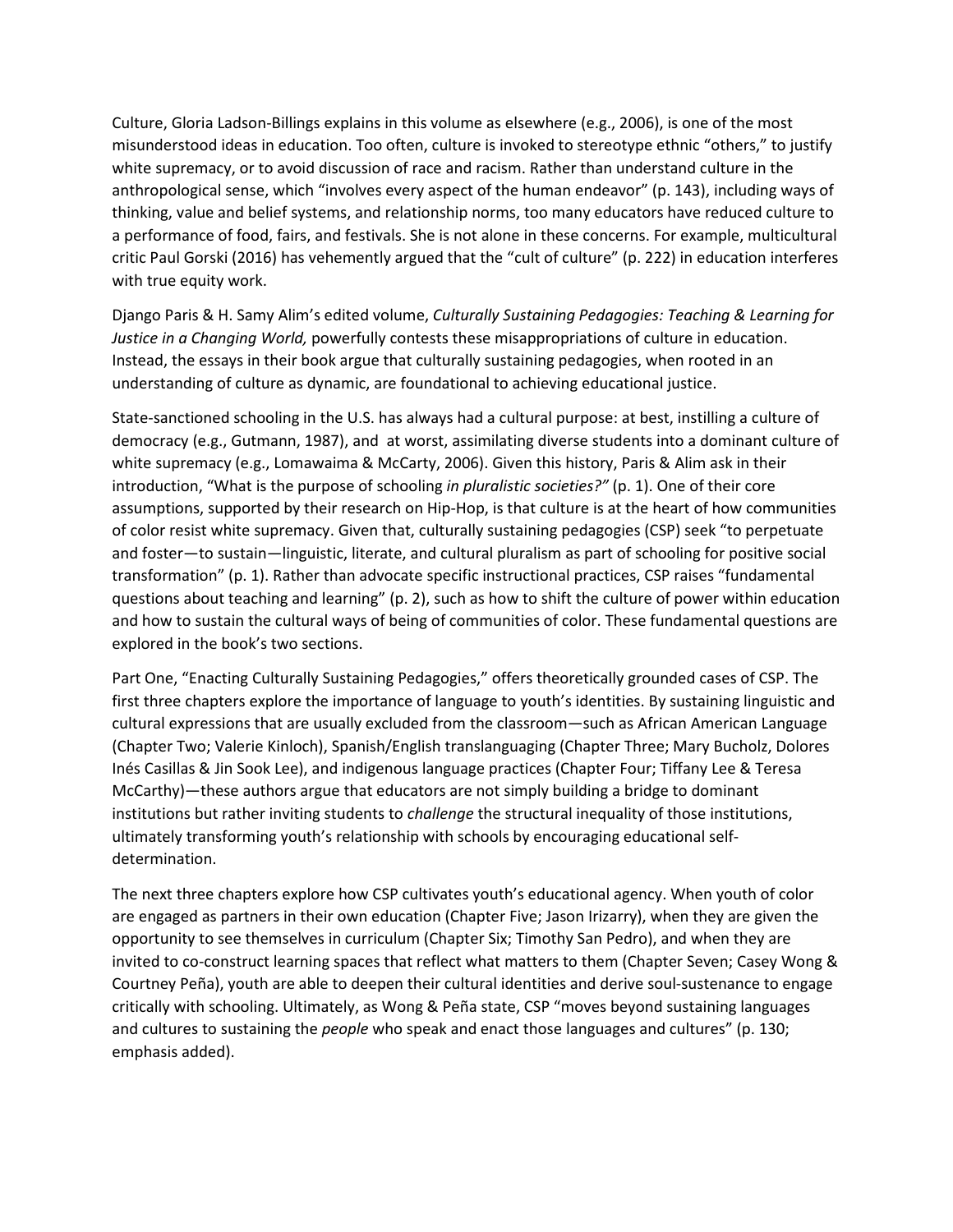Part Two, "Envisioning CSP Forward through Theories of Practice," offers critical theorizations of culture and its role in learning. Ladson-Billings opens this section (Chapter Eight) by cautioning, "Far too many teachers are selecting the most trivial aspects of the culture in an attempt to entice students into learning some of the same old information they have been teaching for years" (p. 152). Instead, she argues that CSP, like culturally relevant pedagogy before it, is about fundamentally challenging dominant ideologies, such as the raciolinguistic ideologies that denigrate bilingual students and their skilled repertoire of language practices (Chapter 10; Jonathan Rosa & Nelson Flores). This is further illustrated by H. Samy Alim & Adam Haupt's analysis (Chapter Nine) of how Hip-Hop creates space to challenge linguistic and cultural imperialism in the South African context. In contrast to dominant raciolinguistic ideologies, CSP cultivates cultural and linguistic flexibility, and youth themselves are sources of knowledge in that process—as Stacey Lee & Daniel Walsh (Chapter 11) demonstrate in their analysis of classrooms serving diverse immigrant students.

In the spirit of Paris & Alim's "loving critiques" (p. 4) of earlier asset pedagogies, the final chapters raise their own 'loving critiques' of CSP. For example, Amanda Holmes & Norma Gonzalez (Chapter 12) ask critically, *What are we sustaining?* They caution educators against reifying youth culture. Yes, culture is evolving, but it is also *sustained* intergenerationally, through pedagogical relationships that pass on ways of being that are worth sustaining, such as the anti-colonial resistance embedded in indigenous elder pedagogies. Their concern is echoed by others in the volume who worry about the uncritical celebration of youth culture. Instead, they want to CSP help youth explore the troubling or oppressive norms within their own cultures (e.g., homophobia within Hip-Hop culture). However, this demands a sophisticated understanding of culture and its central role in human learning and development, which Kris Gutierrez & Patrick Johnson (Chapter 14) and Carol Lee (Chapter 15) argue is afforded by culturalhistorical and ecological frameworks. These frameworks help make visible the ways that youth are constantly sampling from many repertoires of practice and the ways that culture is by nature hybrid, contextual, and always-in-the-making.

Finally, Michael Dominguez (Chapter 13) raises critical questions about CSP and teacher education, specifically, how CSP can occur in K–12 classrooms if teachers themselves have never participated in a decolonizing education. He argues that teacher education needs a paradigm shift from an emphasis on 'methods' to the cultivation of liberatory educators able to see students' full humanity. And yet, a continuing refrain from teachers in relation to justice-oriented pedagogies is, *So what do I DO in my classroom?* While this kind of "methods fetish" (Bartolome, 1994) too often serves as a distraction from justice work, it does signal a continuing need to engage directly with white teachers and to document approaches that successfully help teachers unlearn the colonizing gaze of white supremacy.

To that end, one of the volume's most important contributions is that it exposes the ways that dominant schooling is a cultural process reflecting the white gaze. The essays included have the potential to help educators *see* the white supremacy underlying much of educational practice, including ostensibly equity-oriented approaches such as those concerned with 'gaps' or even social justice teaching. In contrast, CSP is an education that is relational, creative, emotional, personal, and, what is too often forgotten: *joyful.*

Thus, taken as a whole, *Culturally Sustaining Pedagogies* not only contests the misappropriation of culture in education, but it also contests the idea that attention to culture obfuscates equity work in schools (e.g., Gorski, 2016). To the contrary, sustaining culture is the heart and soul of educational